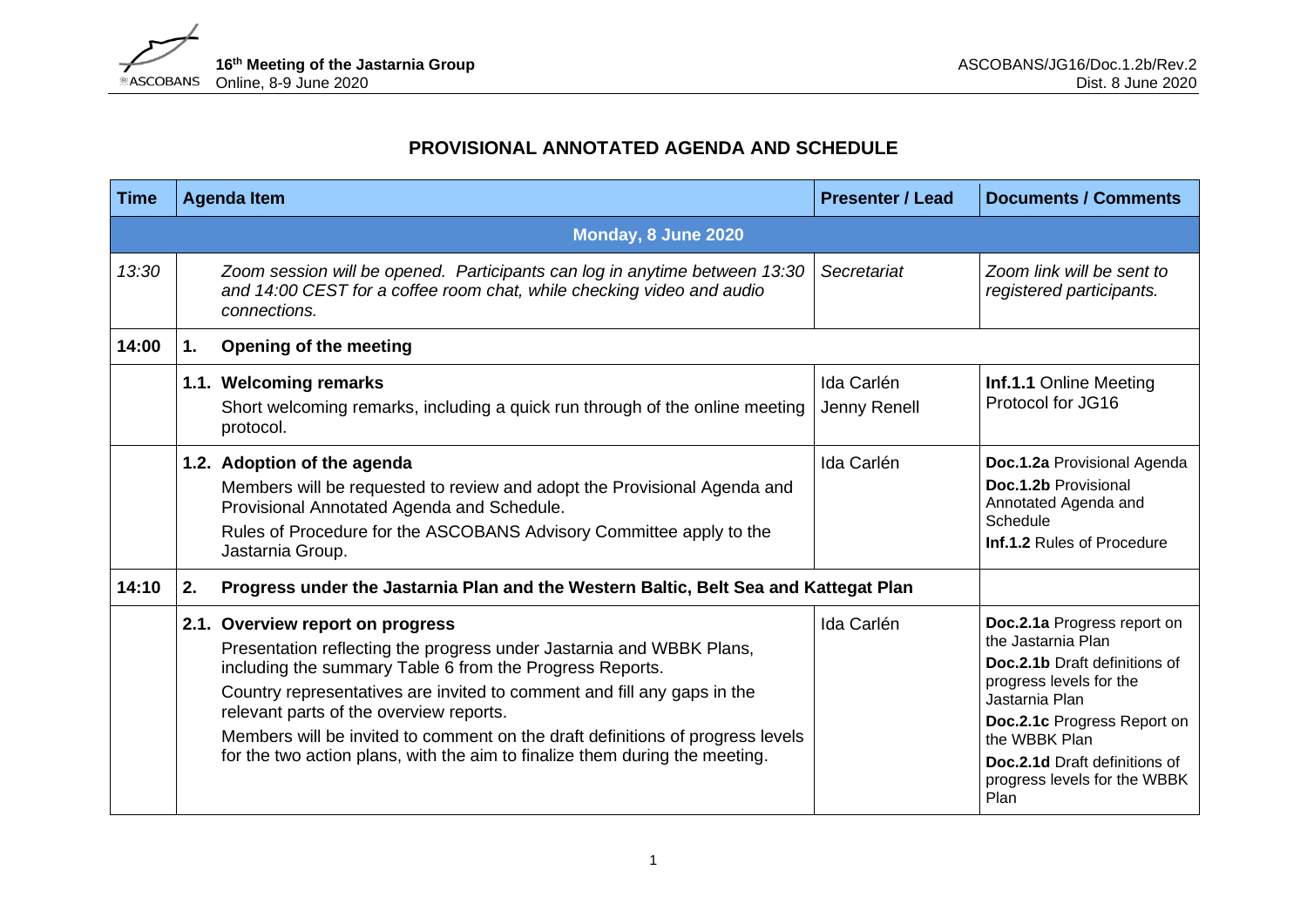

| <b>Time</b> |                                                    | <b>Agenda Item</b>                                                                                                                                                                                                                                                                                                                                                            | <b>Presenter / Lead</b>                   | <b>Documents / Comments</b>                                                                            |  |  |
|-------------|----------------------------------------------------|-------------------------------------------------------------------------------------------------------------------------------------------------------------------------------------------------------------------------------------------------------------------------------------------------------------------------------------------------------------------------------|-------------------------------------------|--------------------------------------------------------------------------------------------------------|--|--|
|             | <b>Break 15:00-15:15</b>                           |                                                                                                                                                                                                                                                                                                                                                                               |                                           |                                                                                                        |  |  |
| 15:15       |                                                    | 2.2. National progress reports on activities since March 2019<br>Country representatives will be invited to provide an overview of key activities<br>(each presentation 5-10 min).<br>Members will be invited to discuss the extent of implementation of the<br>Jastarnia and WBBK Plans, to share successes and to identify challenges<br>and prioritized actions.           | Ida Carlén,<br>Countries                  |                                                                                                        |  |  |
|             | Break 16:15-16:30                                  |                                                                                                                                                                                                                                                                                                                                                                               |                                           |                                                                                                        |  |  |
| 16:30       | 3.<br>Updates from across the Baltic and Belt Seas |                                                                                                                                                                                                                                                                                                                                                                               |                                           |                                                                                                        |  |  |
|             |                                                    | 3.1. Emergency measures for the Harbour Porpoise in the Baltic Sea<br>Briefing on the 2020 ICES Meetings of the Working Group on Bycatch of<br>Protected Species (WYBYC) and the Working group on Marine Mammal<br>Ecology (WGMME), the Workshop on Emergency Measures Bycatch<br>(WKEMBYC), and the recently published ICES advice on the Baltic Proper<br>harbour porpoise. | Katarzyna<br>Kaminska,<br>Julia Carlström | <b>Inf.3.1 ICES advice on</b><br>emergency measures to<br>prevent bycatch of dolphins<br>and porpoises |  |  |
| 17:00       |                                                    | 3.2. Update from the European Commission<br>Briefing on the European Commission's view on next steps regarding the<br>ICES advice for emergency measures for the Harbour Porpoise in the Baltic<br>Sea, and on the EU Biodiversity Strategy 2030.                                                                                                                             | Kenneth Patterson,<br>Vedran Nikolic      |                                                                                                        |  |  |
| 17:30       |                                                    | End of Day 1                                                                                                                                                                                                                                                                                                                                                                  |                                           |                                                                                                        |  |  |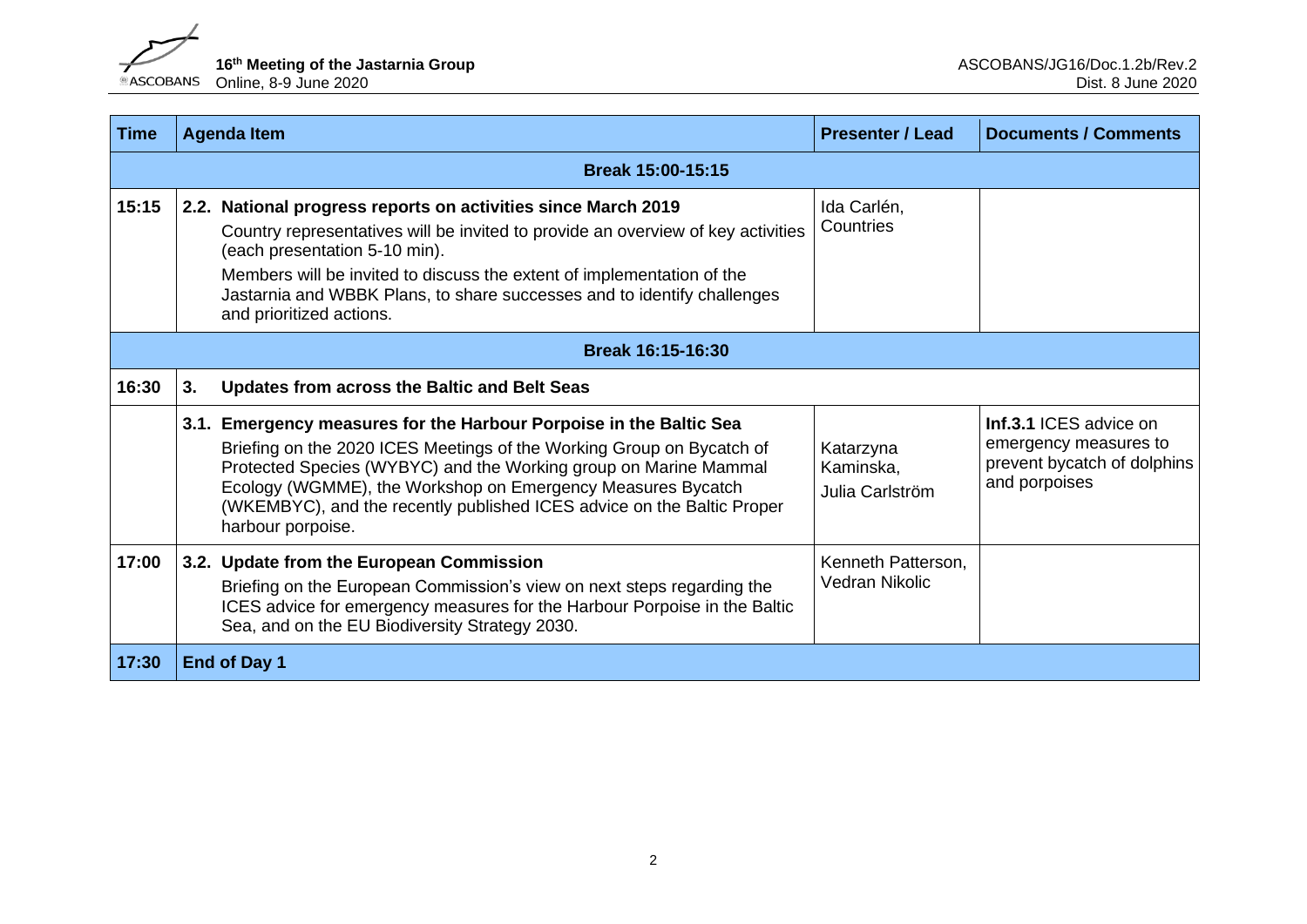

| <b>Time</b> |                      | <b>Agenda Item</b>                                                                                                                                                                                                                                                                                                                                                                                      | <b>Presenter / Lead</b>                | <b>Documents / Comments</b>                                                                                                                                                                                                                                               |  |
|-------------|----------------------|---------------------------------------------------------------------------------------------------------------------------------------------------------------------------------------------------------------------------------------------------------------------------------------------------------------------------------------------------------------------------------------------------------|----------------------------------------|---------------------------------------------------------------------------------------------------------------------------------------------------------------------------------------------------------------------------------------------------------------------------|--|
|             | Tuesday, 9 June 2020 |                                                                                                                                                                                                                                                                                                                                                                                                         |                                        |                                                                                                                                                                                                                                                                           |  |
| 10:00       | 3.                   | Updates from across the Baltic and Belt Seas (continued)                                                                                                                                                                                                                                                                                                                                                |                                        |                                                                                                                                                                                                                                                                           |  |
|             |                      | 3.3. Overview of HELCOM matters related to Harbour Porpoises<br>Presentation on the recent HELCOM work done on harbour porpoise,<br>including relevant aspects of the Baltic Sea Action Plan (BSAP) update<br>process, and update on Recommendation 17/2.<br>Presentation on the HELCOM Roadmap for fisheries data in order to assess<br>incidental bycatches and fisheries impact on benthic biotopes. | Petra Kääriä,<br>Katarzyna<br>Kaminska | Inf.3.3 Outcome of the<br>OSPAR-HELCOM workshop<br>to examine possibilities for<br>developing indicators for<br>incidental by-catch of birds<br>and marine mammals                                                                                                        |  |
| 10:30       |                      | 3.4. Update from CMS<br>Briefing including Concerted Action for the Harbour Porpoise in the Baltic Sea<br>and the Iberian Peninsula and other relevant outcomes of CMS COP13 of<br>February 2020 (COP13 Decisions), as well as an update on the status of the<br>listing in Appendix I of the Baltic Proper harbour porpoise.                                                                           | Jenny Renell                           | Inf.3.4a Readdressing the<br>CMS listing of species in the<br><b>ASCOBANS Region</b><br>Inf.3.4b Format for Proposals<br>to Amend CMS Appendices<br>Inf.3.4.c Draft Proposal for the<br>Inclusion of the Baltic Proper<br>Harbour Porpoise on App. I of<br>CMS (Jan 2019) |  |
| 10:35       |                      | 3.5. SAMBAH II update<br>Update on the status of project proposal for part two of Static Acoustic<br>Monitoring of the Baltic Sea Harbour Porpoise (SAMBAH II).                                                                                                                                                                                                                                         | Michael Dähne                          |                                                                                                                                                                                                                                                                           |  |
| 10:45       |                      | 3.6. Cod fishing ban<br>Members will be invited to discuss potential effects to Harbour Porpoise of<br>the cod fishing ban in the southern Baltic Sea. These could be based on<br>monitoring bycatches and landings of porpoises this summer.                                                                                                                                                           | Sara Königson                          |                                                                                                                                                                                                                                                                           |  |
|             | Break 11:00-11:15    |                                                                                                                                                                                                                                                                                                                                                                                                         |                                        |                                                                                                                                                                                                                                                                           |  |
| 11:15       |                      | 3.7. Increase in strandings in Polish waters<br>Members will be invited to discuss possible causes of increased Harbour<br>Porpoise strandings in 2019.                                                                                                                                                                                                                                                 | Iwona Pawlicka,<br>Sven Koschinski     |                                                                                                                                                                                                                                                                           |  |